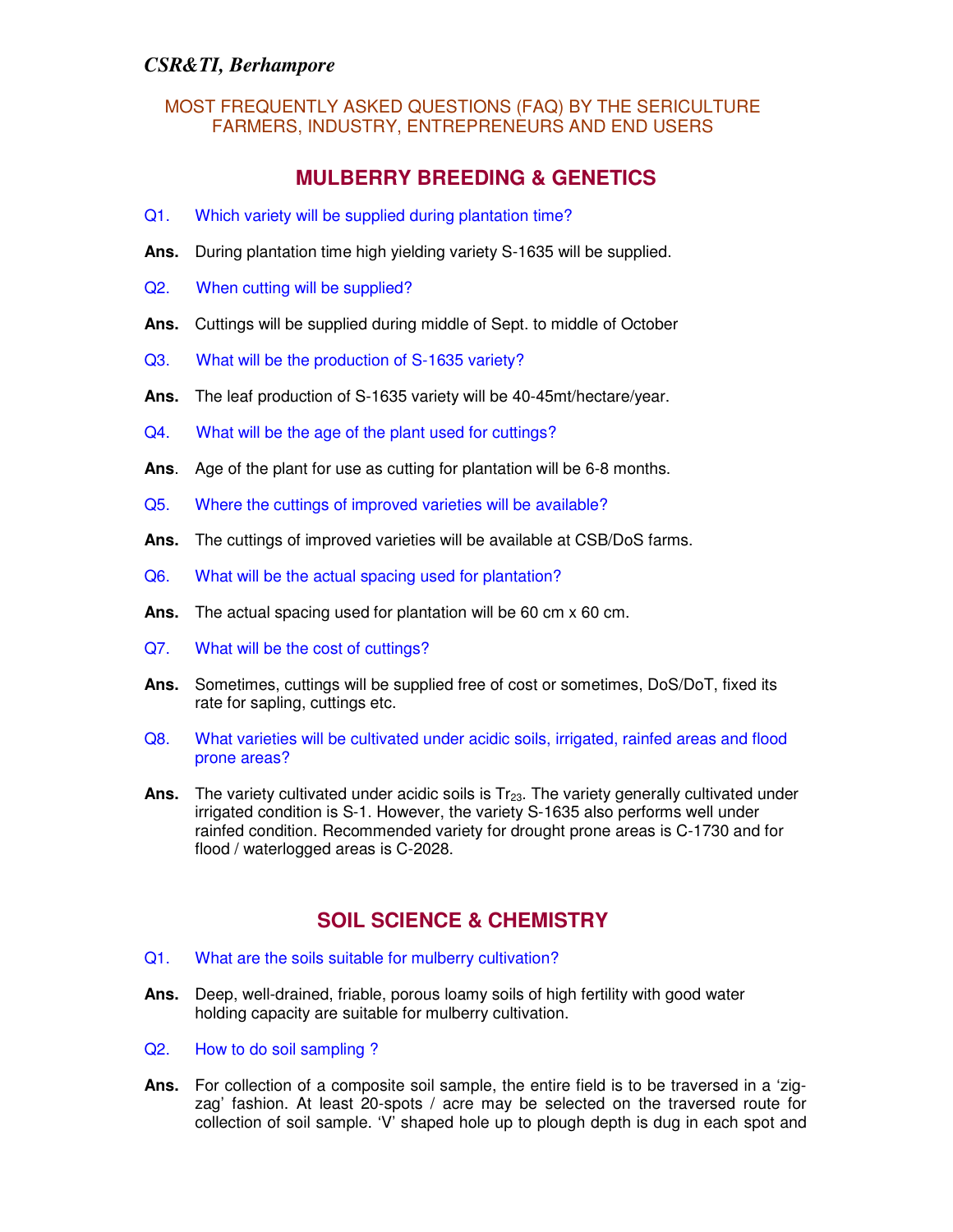#### MOST FREQUENTLY ASKED QUESTIONS (FAQ) BY THE SERICULTURE FARMERS, INDUSTRY, ENTREPRENEURS AND END USERS

soil is collected from the holes by scrapping down the depth. All the collected soil masses are mixed, spread in disc like shape followed by 'quartering' of the same. Any two opposite quarters are discarded while remaining quarters are again mixed and repeatedly processed as above till the composite sample is reduced to 500 g approximately.

- Q3. What is the ideal soil for mulberry cultivation ?
- **Ans.** Slightly acidic soil with a pH value around 6.8 and free from injurious salts is ideal for mulberry cultivation.
- Q4. What should be the frequency of soil analysis ?
- **Ans.** Once in two years.
- Q5. What are the parameters of soil to be analyzed to find out the suitability for mulberry cultivation ?
- **Ans.** pH, electrical conductivity, organic carbon content, available nitrogen, phosphate and potash contents.
- Q6. Which material has to be applied to reclaim the acid soil ?
- **Ans.** Lime
- Q7. Which material has to be applied to reclaim the alkali soil ?
- **Ans.** Gypsum.
- Q8. How the soil is categorized as low, medium and high in respect of available nitrogen content?
- **Ans.** Low: < 250 kg / ha, Medium: 250-500 kg /ha and high: > 500 kg / ha.
- Q9. How the soil is categorized as low, medium and high in respect of available phosphate content ?
- **Ans.** Low: < 25 kg / ha, Medium: 25-50 kg /ha and high: > 50 kg / ha.
- Q10. How the soil is categorized as low, medium and high in respect of available potash content ?
- **Ans.** Low: < 125 kg / ha, Medium: 125-250 kg /ha and high: > 250 kg / ha.
- Q11. What is the recommended fertilizer dose under irrigated condition?
- **Ans.** 336, 180 and 112 kg/ ha/ year N,  $P_2O_5$  and  $K_2O$  respectively.
- Q12. What is the recommended fertilizer dose under rainfed condition ?
- **Ans.** 100, 50 and 50 kg/ ha/ year N,  $P_2O_5$  and  $K_2O$  respectively.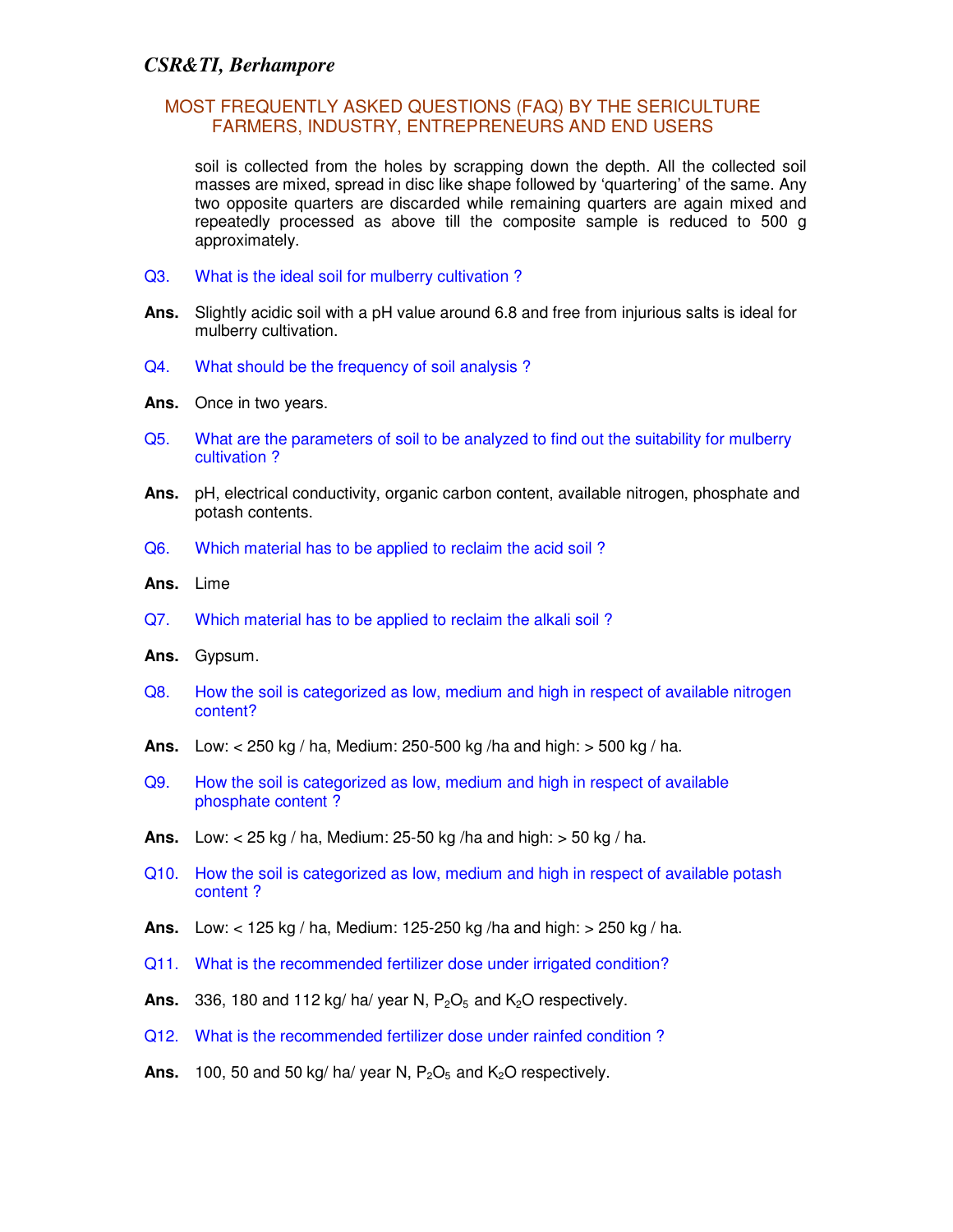#### MOST FREQUENTLY ASKED QUESTIONS (FAQ) BY THE SERICULTURE FARMERS, INDUSTRY, ENTREPRENEURS AND END USERS

- Q13. What is the recommended dose of FYM under irrigated condition ?
- **Ans.** 20 mt/ ha/ year.
- Q14. What is the recommended dose of FYM under rainfed condition?
- **Ans.** 10 mt/ ha/ year.

## **AGRONOMY**

- Q1. What are the planting methods of mulberry under irrigated and rainfed conditions?
- **Ans.** Under irrigated condition, one sapling or two cuttings of mulberry should be planted on ridges in row system at 60 cm x 60 cm distance from plant to plant and row to row. In rainfed condition, one sapling or three cuttings should be planted in a pit at 90 cm x 90 cm spacing.
- Q2. What is the ideal season for plantation under irrigated and rainfed conditions?
- **Ans.** The ideal season for mulberry plantation is Sept. Oct. for irrigated and June July for rainfed conditions.
- Q3. What are the application schedule of organic manure and chemical fertilizer in mulberry garden under irrigated and rainfed conditions?

#### **Ans. Irrigated condition:**

- $\triangleright$  Organic manure i.e. well decomposed cowdung / vermicompost @ 20 mt/ha/yr. in two equal split doses.
- Inorganic fertilizer i.e. nitrogen (N), phosphorus (p) and potassium (K)  $\omega$  168 kg  $(N)$ , 30 - 40 kg  $(P)$  and 112 kg  $(K)$  /ha /yr. in 5 equal split doses.
- $\triangleright$  Biofertilizer i.e. N-based Azotobacter bio-fertilizer @ 20kg/ha/yr in 5 equal split doses and P-based AMF-bio-fertilizer @ 75 kg/ ha /4yrs.

#### **Rainfed condition:**

- $\triangleright$  Organic manure i.e. well decomposed cowdung / vermicompost @ 10 mt/ ha /yr. in June-July.
- $\triangleright$  Inoragnic fertilizer i.e. nitrogen (N), phosphorus (p) and potassium (K) @ 75kg (N),  $15 - 18$  kg (P) and 50 kg (K) /ha /yr. during June-July; only N in 2 equal splits (pre-& post monsoon seasons).
- $\triangleright$  Biofertilizer i.e. N-based Azotobacter bio-fertilizer @ 10 kg/ha/yr in 2 equal splits and P-based AMF bio-fertilizer  $@$  40 kg/ ha /4 yrs.

#### Q 4. How to use biofertilizer?

- **Ans.** i. Biofertilizer should be used before application of chemical fertilizers over a gap of at least 10-15 days.
	- ii. Before use, biofertilizer should be mixed thoroughly with dry powered FYM/field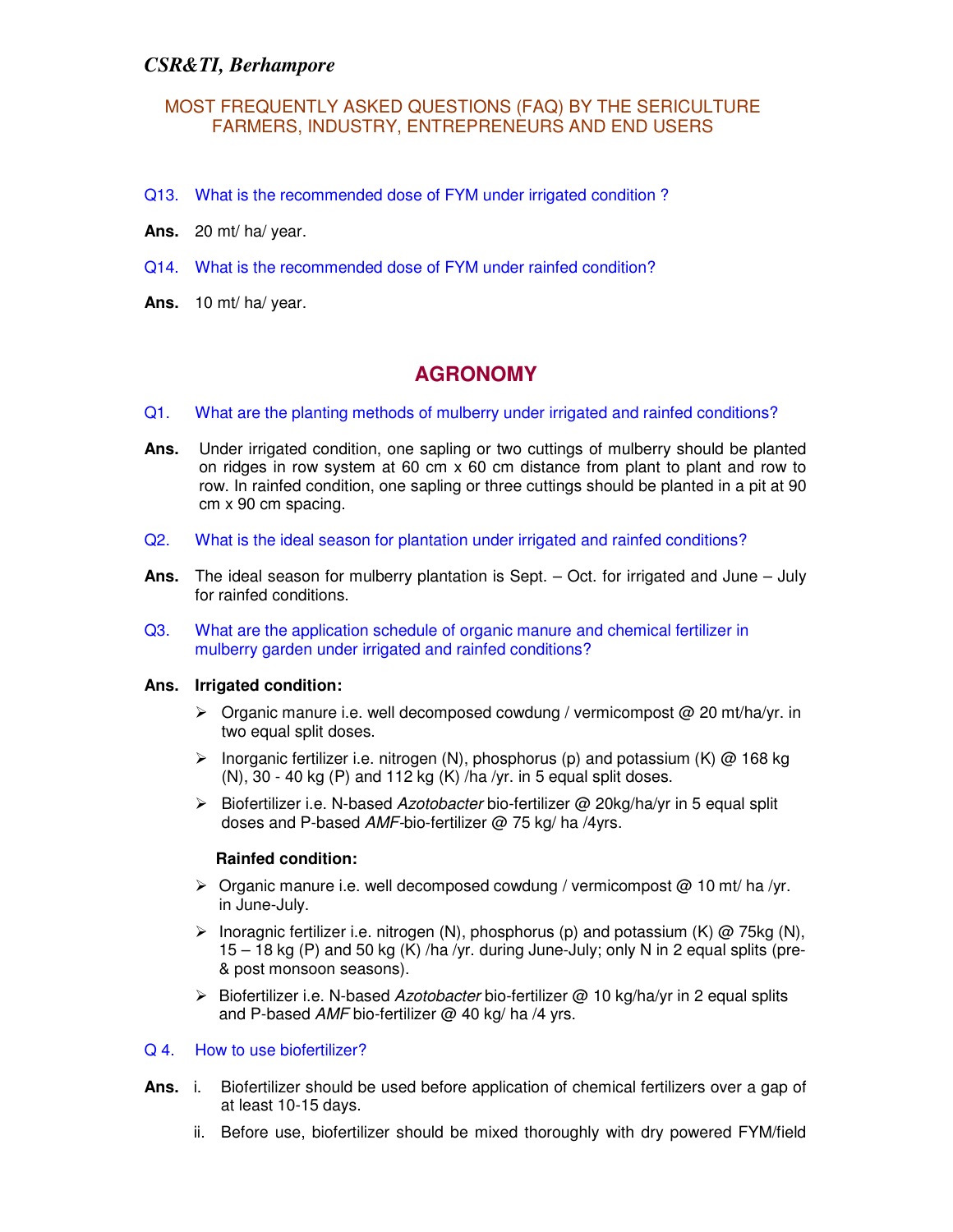#### MOST FREQUENTLY ASKED QUESTIONS (FAQ) BY THE SERICULTURE FARMERS, INDUSTRY, ENTREPRENEURS AND END USERS

soil and applied in between the rows of mulberry making furrows at root zone.

- iii. Furrows should be covered by soil followed by irrigation immediately.
- Q5. What are the advantages of biofertilizer application?
- **Ans.** i. Eco-friendly and reduces ill-effect of chemical fertilizer on soil health.
	- ii. Slow releasing, long lasting effect and sustainability
	- iii. Reduces the cost by 50% or more by the application of reduced doses of chemical nitrogen and phosphatic fertilizers.
- Q6. What are the advantages of vermicompost?
- Ans. i. It is also eco-friendly, slow releasing of macro, micro & secondary nutrients.
	- ii. Can be obtained by recycling the organic biodegradable wastes, specially mulberry farm and rearing wastes within a very short period (45-50 days) in the form of black granular cast (faecal matter) with the help of suitable earthworms.
	- iii. It is rich with useful microorganisms and essential plant nutrients in many folds including micronutrients.

## **FARM MANAGEMENT**

- Q1. How the mulberry garden is effectively utilized during its establishment?
- **Ans.** An additional income can be generated little more in 90 cm x 90 cm spacing than 60 cm x 60 cm spacing through intercropping of season specific leguminous and vegetable crops without affecting the mulberry plants.
- Q2. When the first pruning should be done after plantation of mulberry under irrigated condition ?
- **Ans.:** After completion of 6 months of establishment period of sapling plantation, mulberry plants should be pruned 10-15 cm above the ground level.
- Q3. What is the efficient method of weed control in mulberry garden ?
- **Ans.:** Immediately after pruning of mulberry plants, spraying of 0.71% glycel can be done as quick control measures for weeds.
- Q4. What irrigation schedule is followed in mulberry garden?
- **Ans.:** Channel irrigation at two rows interval can be given fortnightly in mulberry garden during November to May. It saves excessive loss of ground water.
- Q5. How much quantity of mulberry saplings are required for one hectare of land?
- **Ans.:** A total of 28,000 and 12,400 saplings are required for plantation of one hectare land in 60 cm x 60 cm (irrigated) and 90 cm x 90 cm (rainfed) spacing respectively.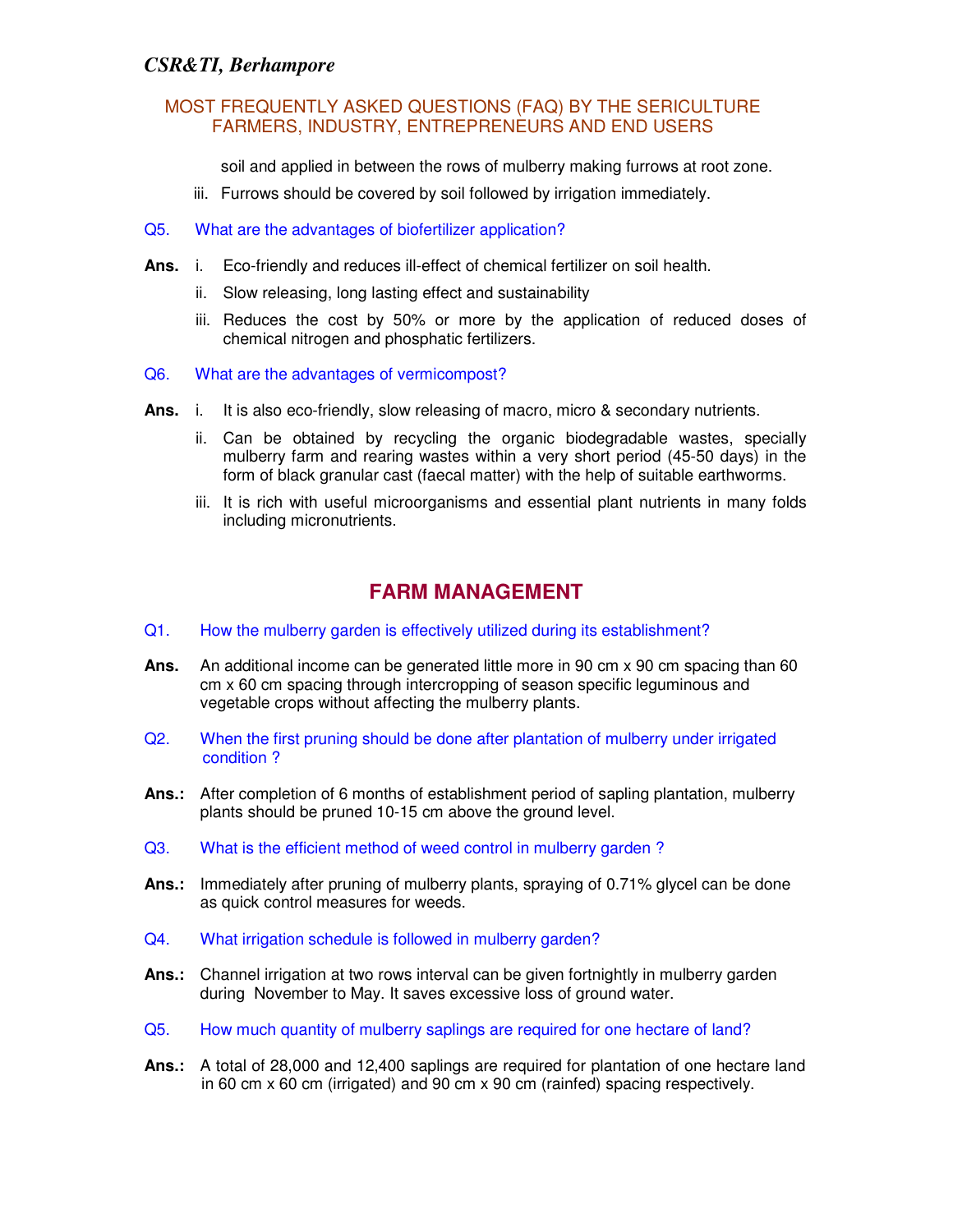- Q6. How the cost of cultivation of mulberry garden can be reduced ?
- **Ans.:** Cost of cultivation in mulberry garden can be reduced through mechanization i. e. ploughing by power tiller or bullock drawn plough, weed management through power weeder, applications of vermicompost (50% reduced dose of organic manure), biofertilizers, reduced dose of N & P and channel (every 2 rows interval / alternate furrow) irrigation etc.

## **MULBERRY PATHOLOGY**

- Q1. What are the major diseases of mulberry and its impact on sericulture?
- **Ans** Bacterial leaf spot, Fungal leaf spot, Powdery mildew, Leaf rust and Root knot are major diseases in the Eastern and North eastern India. Diseases of mulberry not only reduce leaf productivity (10-20%) but also affect quality.
- Q2. What are the symptoms of mulberry diseases?
- **Ans** Each disease is having its own characteristic symptoms. Symptoms of the major diseases of Eastern and North Eastern region of India are presented below.



Powdery mildew Leaf rust Brown leaf spot Black leaf spot Bacterial leaf Root knot spot

- Q3. What are the management practices of Powdery mildew ?
- Ans  $\triangleright$  Simultaneous pruning of all adjacent mulberry fields.
	- Collection and burning of unused diseased leaves after pruning.
	- Foliar spray of 0.1% carbendazim / 0.2% wettable sulfur on  $3<sup>rd</sup>$  week of October and 2<sup>nd</sup> week of January in Malda district of West Bengal effectively prevents/controls the disease. Safe period of carbendazim and wettable sulfur is 7 & 10 days respectively.

#### Q4. What are the management practices of Leaf rust?

- Ans > Simultaneous pruning of all adjacent mulberry fields.
	- Collection and burning of unused diseased leaves after pruning.
	- $\triangleright$  Foliar spray of 0.2 % Copper oxychloride or 0.02% Tridiamefon on 3 week of January in Malda district of West Bengal. Leaves should be fed to silkworm 15 days after last spray.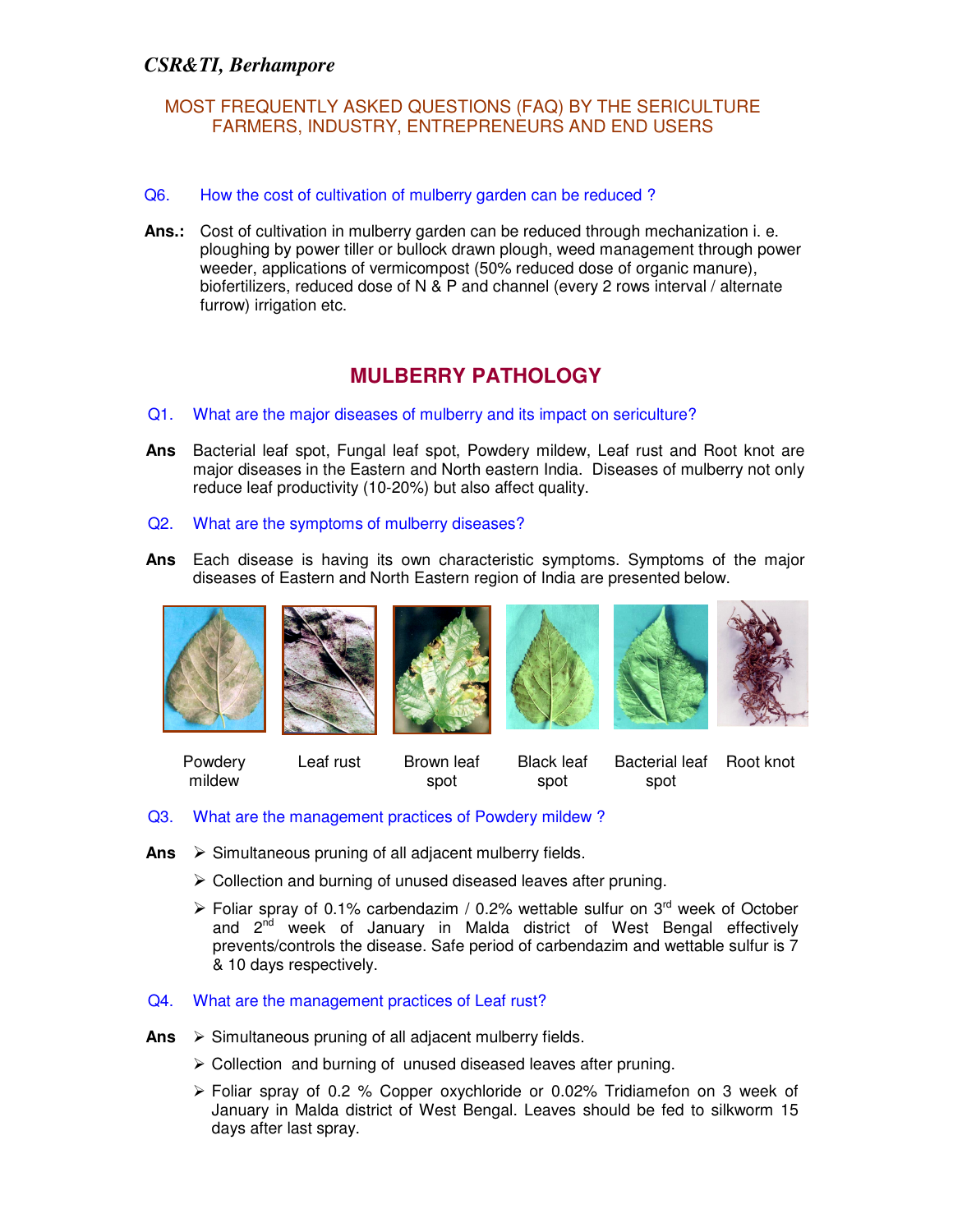#### MOST FREQUENTLY ASKED QUESTIONS (FAQ) BY THE SERICULTURE FARMERS, INDUSTRY, ENTREPRENEURS AND END USERS

- Q5 What are the management practices of fungal leaf spot disases ?
- Ans  $\triangleright$  Collection and burning disease leaves.
	- $\triangleright$  Foliar spray of 0.1 % Carbendazim on 3<sup>rd</sup> week of January in Malda district of West Bengal. Spray may be repeated after 10 days, if required Leaves should be utilized for rearing 7 days after last spray.
- Q6 What are the management practices of Bacterial leaf spot?
- Ans > Collection and burning of unused diseased leaves after pruning.
	- Foliar spray of 0.01% Plantomycin / Pusamycin during first week of June and 3<sup>rd</sup> week of August in Murshidabad and Birbhum districts of West Bengal. Spray may be repeated after 10 days, if required. Safe period-7 days.
- Q7. How to control root kont disease in mulberry?
- **Ans**  Plantation of disease free sapling
	- $\triangleright$  Deep digging and sun drying of the soil during summer months.
	- $\triangleright$  Avoid plantation of nematode susceptible plants like Maize, Turmeric, Tomato, Ginger, etc.
	- $\triangleright$  Soil application of Neem oil cake @1 mt/ha/yr in four/five equal spilt doses.

 Soil application of Carbofuran (Furadon) @ 30Kg/ha/yr in four split doses. Leaves should be fed to silkworm 40-50 days after application.

- Q9 What is the best timing of spray of fungicides for disease control?
- **Ans** Spraying of fungicides during cool hours of the day, i.e, early morning or afternoon is suitable to get maximum efficacy.

## **MULBERRY PHYSIOLOGY**

- Q1. Which variety is most suitable in waterlogged condition and how much leaf yield can be obtained from this variety?
- **Ans.** C -2028 has been found as most suitable mulberry variety for waterlogged condition and about 31 mt ha  $^{-1}$  year  $^{-1}$  leaf yield can be obtained
- Q2. How to increase mulberry leaf yield during winter season
- Ans. During Oct-Nov (Autumn) and Dec-Jan (Spring) months due to fluctuation of temperature, humidity with dewfall, foggy weather and low moisture content in soil, mulberry leaf yield and quality deteriorate as the axillary buds cease to sprout due to severe low temperature even though the seasons are most congenial for silkworm rearing. Foliar spraying of 0.1% Morizyme –B (a plant growth regulator), which is a combination of micronutrients and Naphthylacetic acid (NAA), on mulberry during winter season increases the leaf yield by 25-30% qualitatively and quantitatively.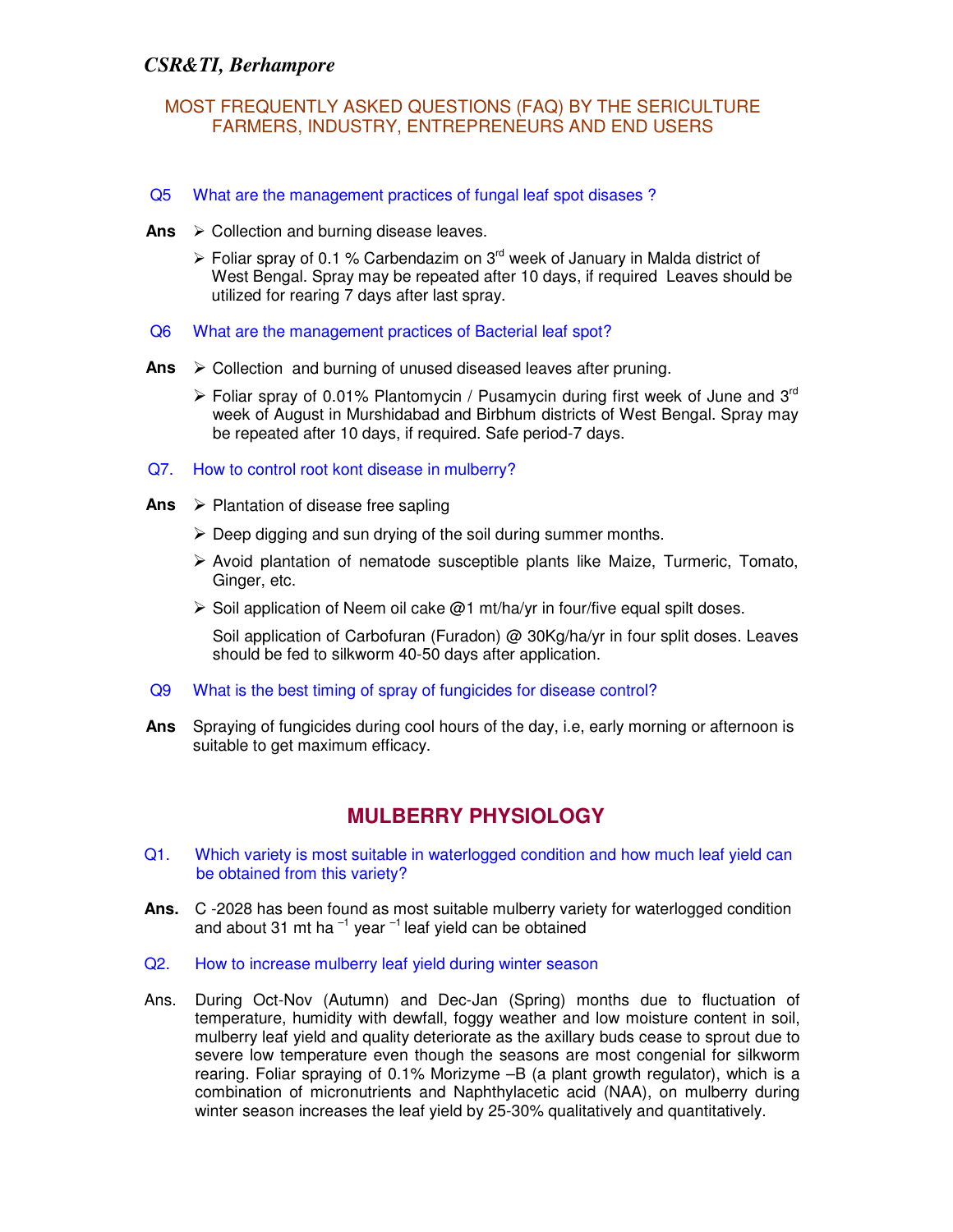#### MOST FREQUENTLY ASKED QUESTIONS (FAQ) BY THE SERICULTURE FARMERS, INDUSTRY, ENTREPRENEURS AND END USERS

#### Q3. What is the application schedule of Morizyme – B?

- **Ans.** Method of application (For 1 hectare land) First foliar spray should be given after 15 – 20 days of pruning on new flush of leaves. 0.1% concentration of Morizyme-B i.e. 337 ml. of Morizyme-B should be mixed thoroughly with 337 litres of clean water and sprayed, so that the foliage is fully drenched. Second foliar spray should be done after 20 days of  $1<sup>st</sup>$  spray. 675 ml. of Morizyme-B should be mixed thoroughly with 675 litres of clean water.
- Q4. Which is the best variety for chawki rearing in Gangetic plain of West Bengal?
- **Ans.** S-1635 variety is best suited for chawki rearing in Gangetic plain of West Bengal.
- Q5. Which variety is found most suitable as drought tolerant variety for red laterite soil?
- **Ans.** Variety C-1730 has been identified as drought tolerant variety for red laterite soil.

## **SILKWORM BREEDING & GENETICS**

- Q1. What are the productive F1 hybrids of Silkworm for commercial rearing?
- **Ans.** Due to wide variations in climatic conditions prevailing in West Bengal, it is difficult to rear Bivoltine dfls through out the year. As such, Multi x Multi are generally supplied during adverse climatic condition (May to September) and Multi x Bi dfls during favorable condition (October to April). At present popular Multi x Multi hybrids are N  $x$  M12(W), N  $x$  M.Con4, M.Con1 $x$  M.Con4 and Multi  $x$  Bi hybrids are N  $x$  NB4D2, N  $x$  $(SK6 x SK7)$  and M6DP $(C)$  x  $(SK6 x SK7)$  etc.
- Q2. What are the new Silkworm breeds for better yield?
- Ans.: A number of new silkworm breeds are in the pipe line i.e., in the process of Silkworm Race Authorization Trial. After the said trial recommended breeds will be introduced in the field.
- Q3. Why the silkworm breeds are not performing as per expectation?
- **Ans.:** The silkworm hybrids are released in the field after observing their higher productivity both in quality and quantity. The less production in cocoon yield at farmers' level is due to poor infrastructural set up of the farmers, lack of separate rearing house and non-disinfection of rearing houses as well as non-acceptance of rearing technology especially during chawki period.
- Q4. When the sex limited silkworm breeds will be supplied in the field?
- **Ans.:** The developed sex-limited silk worm breeds are now at trial stage. After completion of trial and based on the performance the same will be released to the field for farmers use.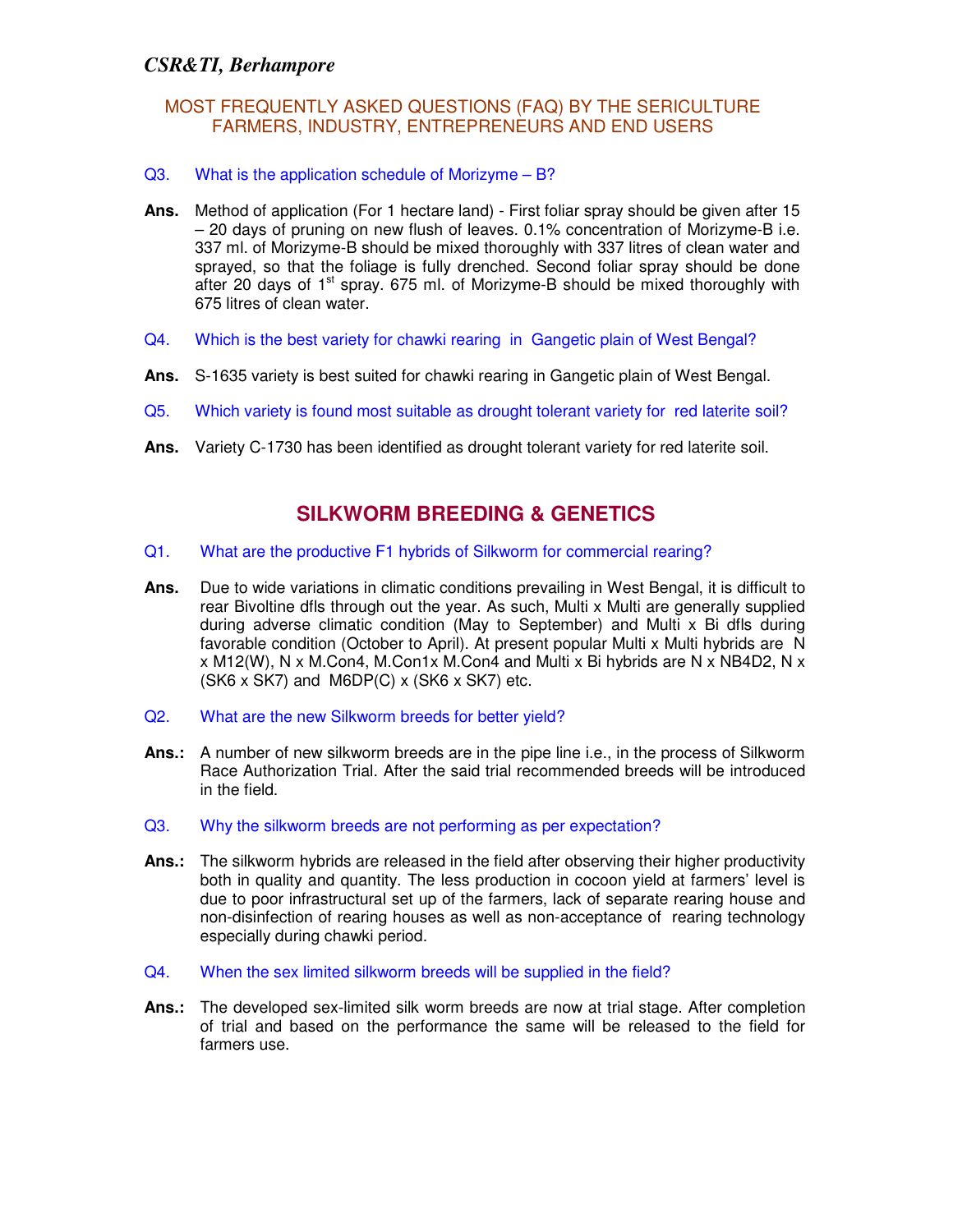- Q5. Whether any action is taken by the Institute for supply of P1 bivoltine cocoons for Agrahayani commercial grainage (October) which is the main sericulture crop of the year?
- **Ans.:** A large number of bivoltine cocoons are being transported every year from Bangalore to West Bengal during Sept.-Oct. to meet the requirement of West Bengal grainages. To overcome this constraint, bivoltine foundation cross (FC) SK6 x SK7 is now being tested at farm level in collaboration with DoT (Seri), West Bengal and NSSO, Malda. In view of it's encouraging performance in terms of pupation rate which is more than the control (NB4D2), this FC is most likely to be introduced in near future to meet the requirement of P1 seed cocoons of West Bengal.
- Q6. What are the reasons for occurrence of trimoulters ?
- Ans.:  $\triangleright$  Generally, trimoulters occur due to:
	- Exercing of 1<sup>st</sup> and 2<sup>nd</sup> instars larvae at high temperature (> 30 °C).
	- $\triangleright$  Incubation in low temperature and longer period of darkness.
	- Preservation of silkworm eggs at 5°C for more than 5 days during pin head stage.
	- $\triangleright$  Low temperature (20 °C) or high humidity before the stage of reversal of embryo.
	- $\triangleright$  Feeding the third instar larvae with tender mulberry leaf.
- Q7. How to assess the quality of the eggs?
- **Ans.:** Quality of the eggs can be assessed on the basis of the following:
	- $\triangleright$  Eggs should be free from pathogens (mainly pebrine).
	- $\triangleright$  Number of eggs should be more than 400.
	- $\triangleright$  Should give uniform hatching of above 95%.
	- $\triangleright$  There should not be unfertilized and dead eggs.
- Q8. Why more care has to be taken for seed crop rearing than commercial rearing?
- **Ans.:** Pure races (seed crop rearing) are more susceptible to various diseases than hybrids. More care has to be taken for rearing of seed crop by providing satisfactory disinfection, required environmental condition, hygienic conditions and good quality of leaf.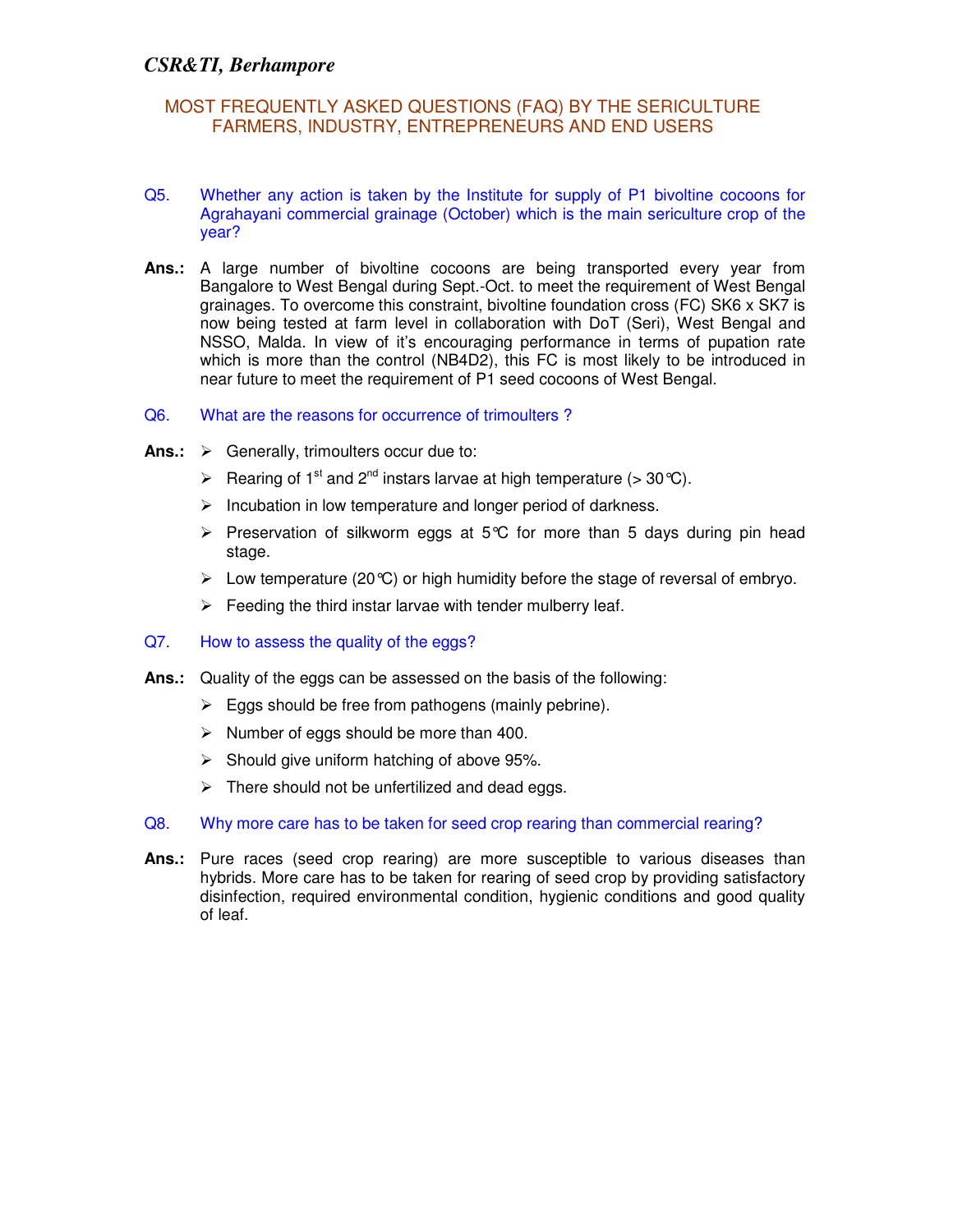#### MOST FREQUENTLY ASKED QUESTIONS (FAQ) BY THE SERICULTURE FARMERS, INDUSTRY, ENTREPRENEURS AND END USERS

## **ENTOMOLOGY**

- Q1. When insect-pest infestation occurs in mulberry?
- **Ans**. In Eastern India, generally insect pest infestation occurs during Mar-Nov.
- Q2. What are the major pests of mulberry?
- **Ans.** Three major pests are of serious concern viz. Thrips, Mealy bug & Whitefly, responsible for about 11-24% crop loss. Some times Bihar hairy caterpillar also causes havoc.
- Q3. When Thrips infestation occurs?
- **Ans.** Generally from March onwards till the onset of monsoon it prevails. In absence of rain for long spell it may appear in large number during rainy seasons.
- Q4. What are the control measures?
- **Ans.** Fortnightly irrigation reduces Thrips infestation. But if population goes beyond 20/leaf, 0.1% dimethoate (Rogor)(3.3ml/lit of water) is recommended for spray with a safe period of 14 days.
- Q5. What is Tukra?
- **Ans.** Tukra is manifestation of mealy bug infestation in mulberry when apical portion of the mulberry twig is curled, thickened and becomes deep green. Under the crumbled leaves colony of mealy bug covered with white mealy substance is noticed.
- Q6. When Tukra occurs and what are the control measures?
- **Ans.** Tukra generally occurs during June to August. But sporadic incidence is noticed throughout the year. In the initial stage removal of affected portion by top clipping and release of Scymus bourdilloni, a native predator @ 600 pairs/acre is recommended. If Tukra incidence goes beyond 10%, then spray 0.1% dimethoate(Rogor) (3.3ml/lit of water is recommended) with a safe period of 14 days.
- Q7. What is Whitefly, when they appear and how they cause losses in Mulberry?
- **Ans**. Whiteflies are small sucking insects appear generally during July-Nov., cause serious damage to mulberry. Primarily chhrosis appears, then leaves become curled and sooty mould covers the upper layer of leaves renders whole mulberry shoot unsuitable for rearing. It accounts for about 24% crop loss.
- Q8. What are the control measures?
- **Ans.** From July onwards regular monitoring of incidence is required. In the initial stage release of Brumoides suturalis  $\omega$  500 pairs/acre and installation of Yellow sticky traps @150/ac. is recommended, in case of severe infestation 0.1% dichlorvos (Nuvan) (1.3ml/lit of water) or 1% Neem oil (with 1500ppm azadiracthin) is recommended with 14 days safe period.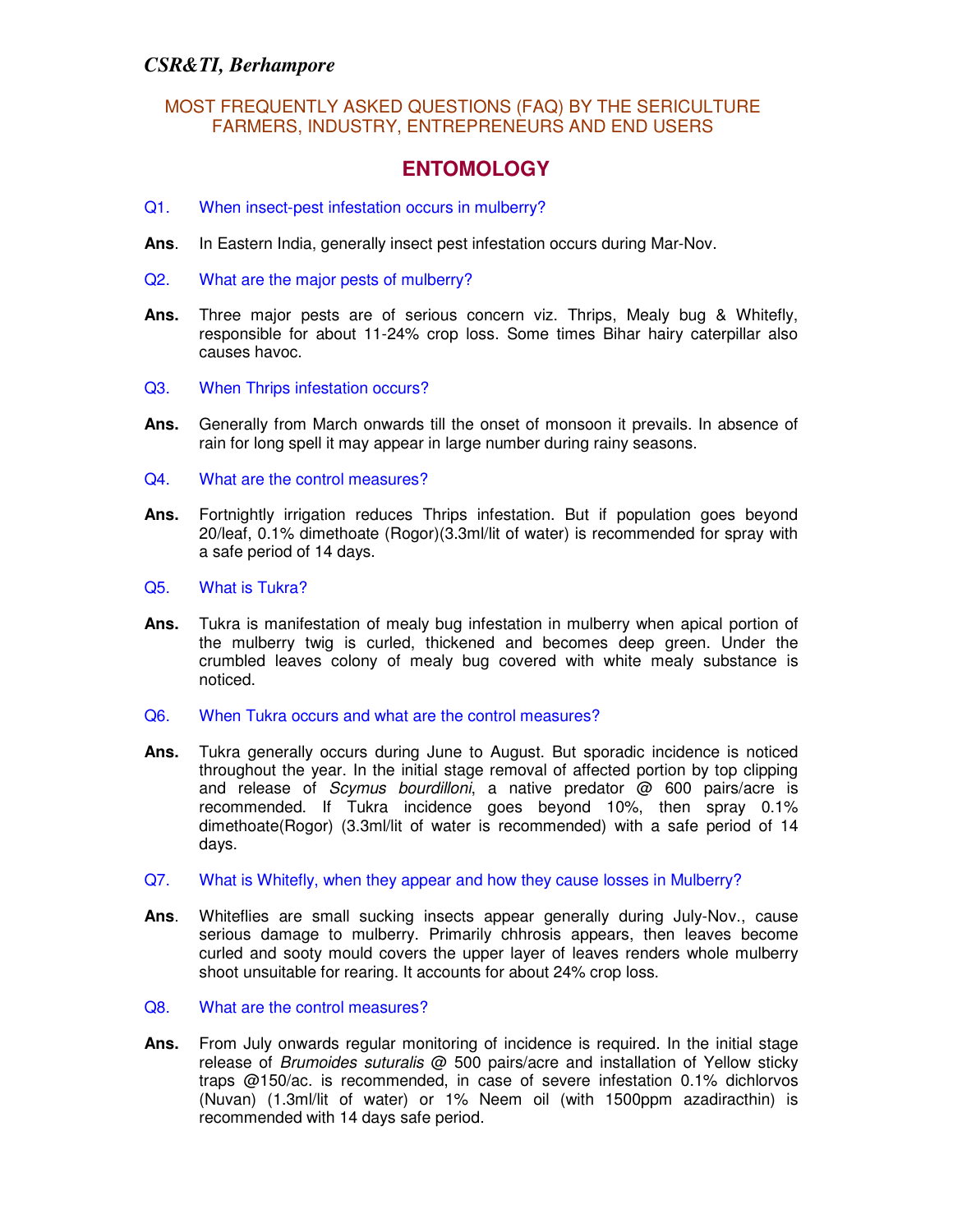### MOST FREQUENTLY ASKED QUESTIONS (FAQ) BY THE SERICULTURE FARMERS, INDUSTRY, ENTREPRENEURS AND END USERS

- Q9. What damage cause by Bihar Hairy Caterpillar?
- **Ans.** Incidence of Bihar hairy caterpillar in mulberry is sporadic, during July Nov. it is phytophagus in nature causes serious crop loss.
- Q10. What are the control measures?
- **Ans.** In the early stages of infestation, removal of egg masses and early instar larvae is easy, very much effective and economic. In later instars when larvae spreads in the whole field, spraying 0.15% dichlorvos (Nuvan) (2ml/lit of water) is recommended for spray with a safe period of 14 days.
- Q11. When Uzi fly infestation occurs?
- **Ans.** Generally during April to September Uzi fly infestation occurs with a peak during Aug-Sep.
- Q12. What are control measures?
- **Ans.** Rearing schedule should be strictly followed and there should not be any intermediate crops. Fixing of wire mesh/nylon nets in doors windows and ventilators prevents the entry of Uzi fly into the rearing house. Regular collection and destruction of Uzi maggots and pupae reduces intensity of infestation.
- Q13. What is the chemical control of Uzi fly?
- **Ans.** In case severe infestation freshly prepared 2% bleaching powder solution is recommended for spraying on the silkworm larvae (IV & V instar) on every 48 hrs. after bed cleaning in the morning. It kills the eggs of Uzi fly before it hatches.

### **SILKWORM PHYSIOLOGY & RTI**

- Q1. When disinfection of Rearing House & appliances is necessary ?
- **Ans**. Rearing house & appliances should be disinfected 3 to 4 days before brushing of silkworm layings and just after completion of rearing.
- Q2. When feeding to silkworm larvae should be stopped during moulting ?
- **Ans.** Feeding should be stopped when 90% larvae are in moult.
- Q3. When Labex (silkworm bed disinfectant) should be used?
- **Ans.** Labex (a silkworm bed disinfectant) should be used after each moult. One additional dose should be used on  $4<sup>th</sup>$  day of  $5<sup>th</sup>$  instar.
- Q4. How many "dalas" are required for rearing of 100 dfls ?
- Ans. At least 17 dalas (6' x 4') are required for rearing of 100 dfls.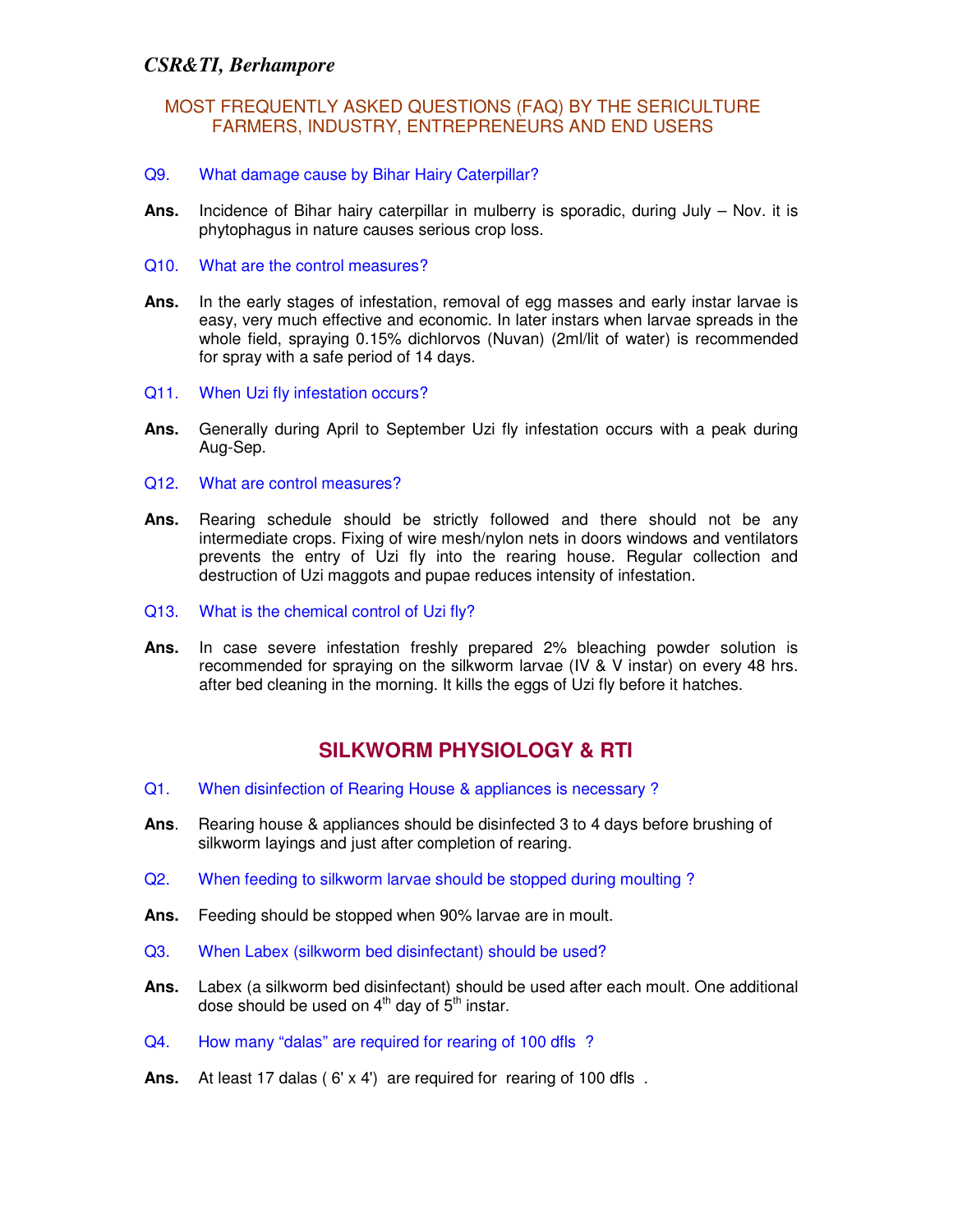- Q5. What is the quantity of mulberry leaf required for rearing of 100 dfls?
- **Ans.** 1000 kg, 850 kg and 700 kg of mulberry leaf is required for rearing of 100 dfls of Bi x Bi, Multi x Bi and Multi x Multi, respectively.
- Q6. When cocoon will be harvested ?
- Ans. Cocoon should be harvested on  $5<sup>th</sup>$   $6<sup>th</sup>$  day of spinning for both Multi x Multi and Multi x Bi hybrids. Bi x Bi cocoons should be harvested on  $7<sup>th</sup>$  or  $8<sup>th</sup>$  day of spinning.

## **SILKWORM PATHOLOGY**

- Q1. What are the different types of diseases of silkworm?
- **Ans**. The different types of diseases of silkworm are Pebrine, Flacherie,Grasserie,Gattine and Muscardine.
- Q2. What are the symptoms of Pebrine?
- **Ans.** Irregular hatching and moulting of larvae, unequal sized larvae, black pepper like spots on the body of silkworms at the time of severe infection.
- Q3. What are the preventive measures to be taken against Pebrine?
- **Ans.** a. Disinfection of rearing room and rearing appliances as per recommended package of practices developed by the Institute.
	- b. Rearing of disease free layings which have been subjected to strict mother moth examination.
	- c. Use of bed disinfectant (Labex) during rearing period.
	- d. Diseased worms should be collected and either burnt or buried under the soil.
- Q4. What are the symptoms of Grasserie?
- **Ans.** Affected worms turn slightly yellowish; swelling of inter segmental region of the larva; larval skin becomes very fragile; ruptures at a touch, releasing white fluid; the worms become very restless and move on round the edge of the tray.
- Q5. What are the preventive measures for Grasserie?
- **Ans.** a. Rearing in hygienic condition under optimum temperature (25-28 °C) and 70- 90% RH%.
	- b. Worms to be fed with quality leaves and as per their age.
	- c. Feeding of wet leaves strictly to be avoided.
	- d. Keep the floor of the rearing room dry by sprinkling lime.
	- e. Use of bed disinfectant (Labex) during rearing period.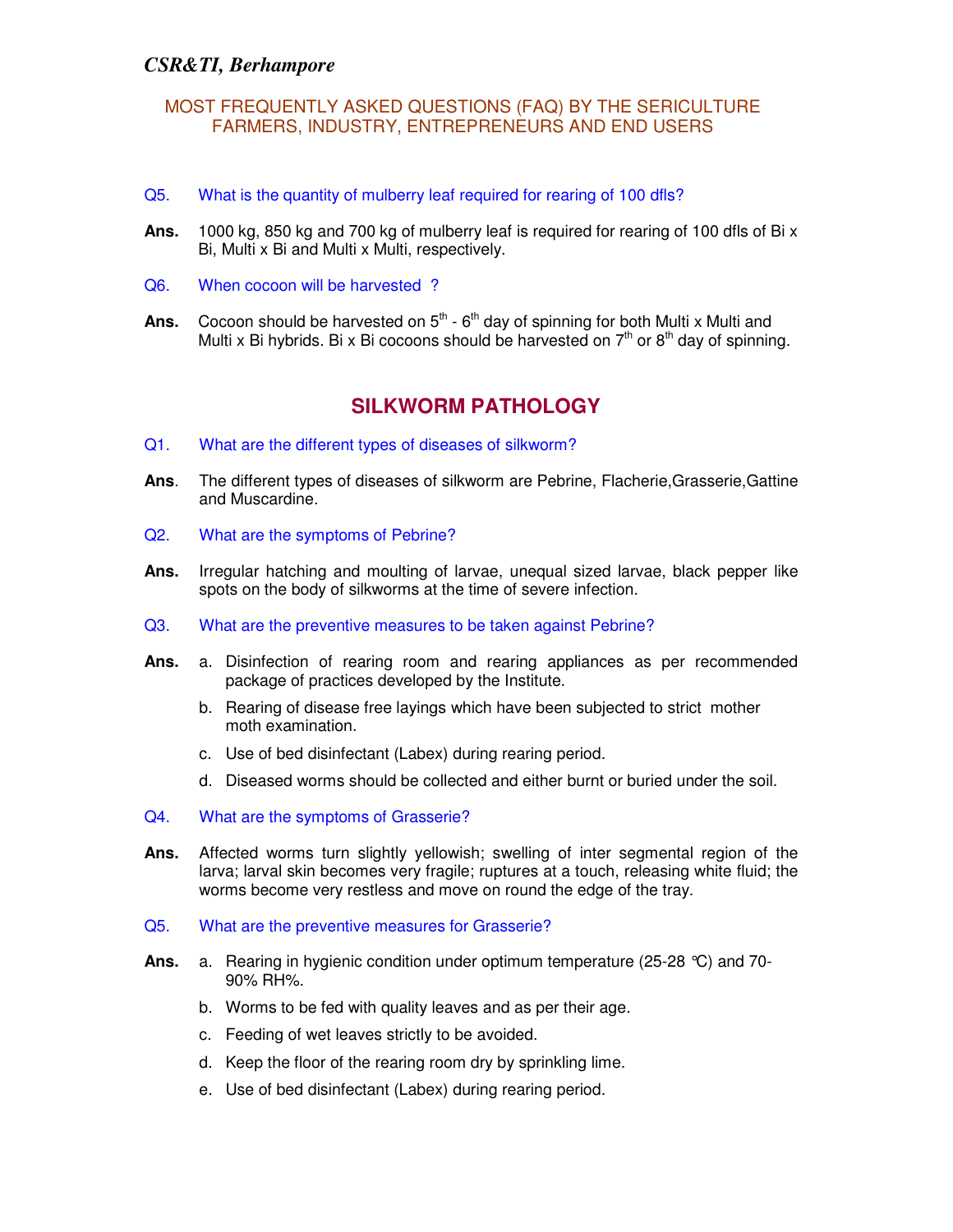#### MOST FREQUENTLY ASKED QUESTIONS (FAQ) BY THE SERICULTURE FARMERS, INDUSTRY, ENTREPRENEURS AND END USERS

- Q6. During which season does Grasserie occur?
- **Ans.** It occurs mostly during the month of July (Shravani) to September (Aswina).
- Q7. During which season does Gattine occur?
- **Ans**. It occurs mostly during the month of April (Baishakhi) to July (Shravani).
- Q8. What are the symptoms of Gattine?
- **Ans.** Swelling of head region of affected worms; saliva like extrusion from the mouth in the form of continuous thread; ripened worms become weak; affected worm looks like matured worm but fails to spin cocoon.
- Q9. What are the preventive and control measures of Gattine?
- **Ans.** a. Rearing to be conducted at the temperature range between 25-26°C and 70-75% R.H.
	- b. Maintenance of hygienic condition and cross ventilation of air in the rearing room.
	- c. Avoid injury to the larvae and overcrowding.
	- d. Use of bed disinfectant (Labex) on alternate days till the disease symptoms disappear.
- Q10. What are the symptoms of Flacherie?
- **Ans.** Affected worms become weak and gradually die after which the body becomes black; later on the body putrifies and emit foul odour; affected worms vomit and their excreta become soft.
- Q11. What are the preventive and control measures for Flacherie?
- **Ans.** a. Removal of affected worms from the tray/ Dala;
	- b. Used trays should be disinfected and dried in the sun;
	- c. Worms to be kept with more spacing allowing free flow of cross ventilation air in the room
	- d. Regular use of bed disinfectant (Labex) during rearing period.
	- e. Maintenance of hygienic condition
- Q12. When does Flacherie occur?
- **Ans.** It occurs mostly during April to June.
- Q13. What are the symptoms of Muscardine?
- **Ans.** Affected worms become sluggish, loses appetite and the body gradually hardens. After death the body turns white, grey, green or red and looks like a stick depending upon the type of pathogen.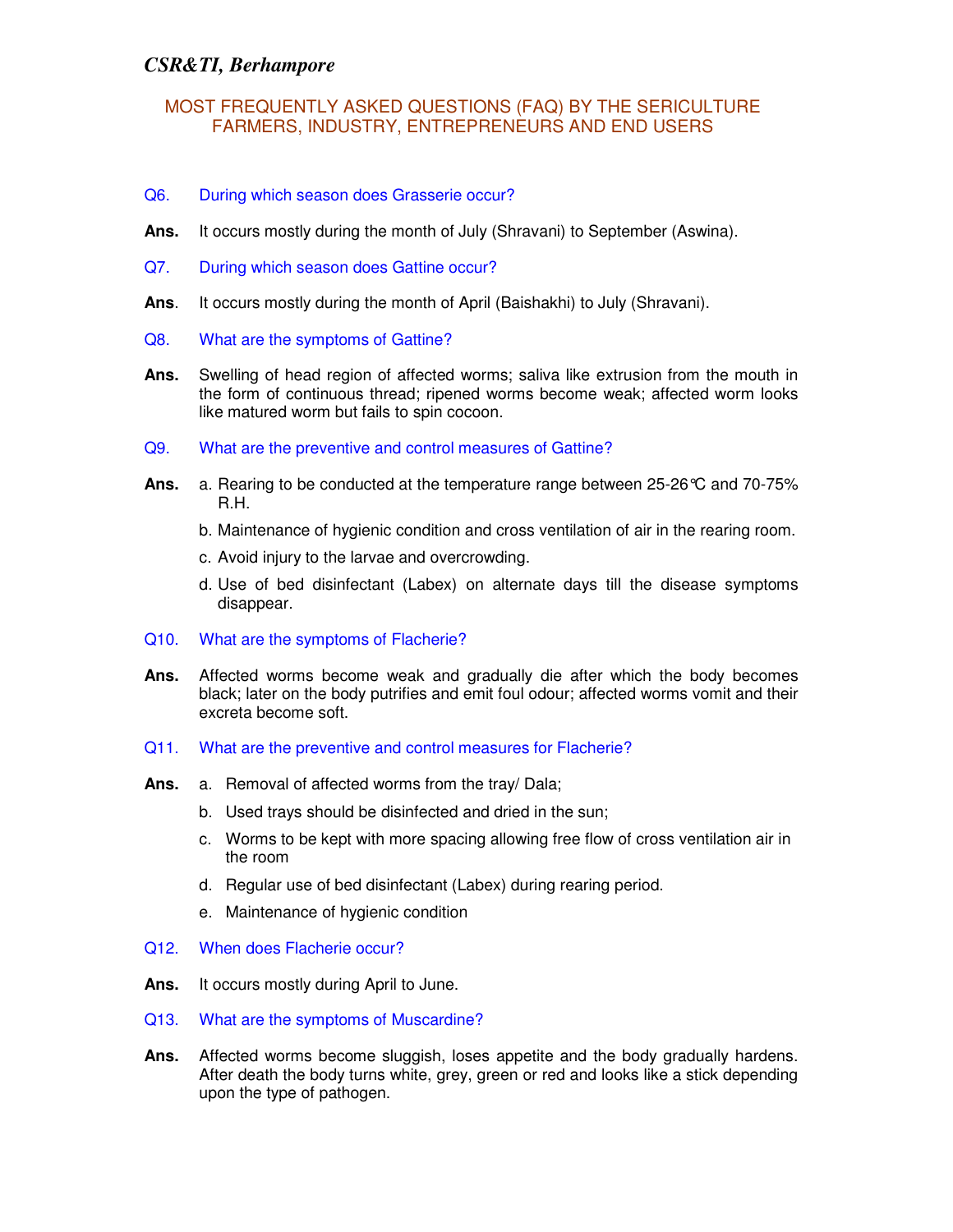#### Q14. What are the preventive measures for muscardine?

- **Ans.** a. Maintenance of temperature around 25-26°C, good ventilation and low moisture in rearing room;
	- b. Affected/dead worms to be collected and immersed in 2% Formalin solution kept in a vessel;
	- c. Healthy worms to be sorted out and reared separately;
	- d. Use of Sericillin / Labex and Formalin chaff as bed disinfectant.
- Q15. How is disinfection of rearing room /rearing appliances done?
- **Ans.** It is done by spraying of 5% bleaching powder solution in the following procedure:

(Rearing room for 100 dfls rearing capacity)

- a. 20 ltr solution is required
- b. Mix 500 gm of Bl.powder with 10 ltr water in a plastic bucket or earthen vessel and mix thoroughly with a stick
- c. After 15-20 min filter out the supernatant with a fine, clean cloth and use the liquid for disinfection of rearing room and appliances
- d. Smear the sediment, which has remained at the bottom of the bucket/vessel, on the outside wall of the rearing room
- e. After a few hours rearing can be conducted
- Q16. What is disinfection?
- **Ans.** Disinfection is an activity, which results in the destruction of specific pathogenic microorganisms. This could be achieved by physical or/ and chemical means.
- Q17. Why is disinfection important?
- **Ans.** The adverse environmental factors assist in lowering incubation period of pathogens through increasing the rate of multiplication and disease development. The diseases are caused by the microbial pathogens which are released into the silkworm-rearing environment. The pathogen contaminates the silkworm rearing environment and cause contamination of mulberry in the rearing house leading to secondary infection of silkworm during the rearing. Hence disinfection is a must.
- Q18. What is a bed disinfectant?
- **Ans.** A bed disinfectant is a chemical formulation having broad-spectrum activity and having the potentiality to kill a wide range of microorganisms present on the rearing seat/bed.
- Q19. How and when a bed disinfectant is used?
- **Ans.** Since it is available in powder form, it is dusted on the bed through a pouch of fine cloth, once after every moult and twice during the Vth stage, half an hour before resumption of feeding.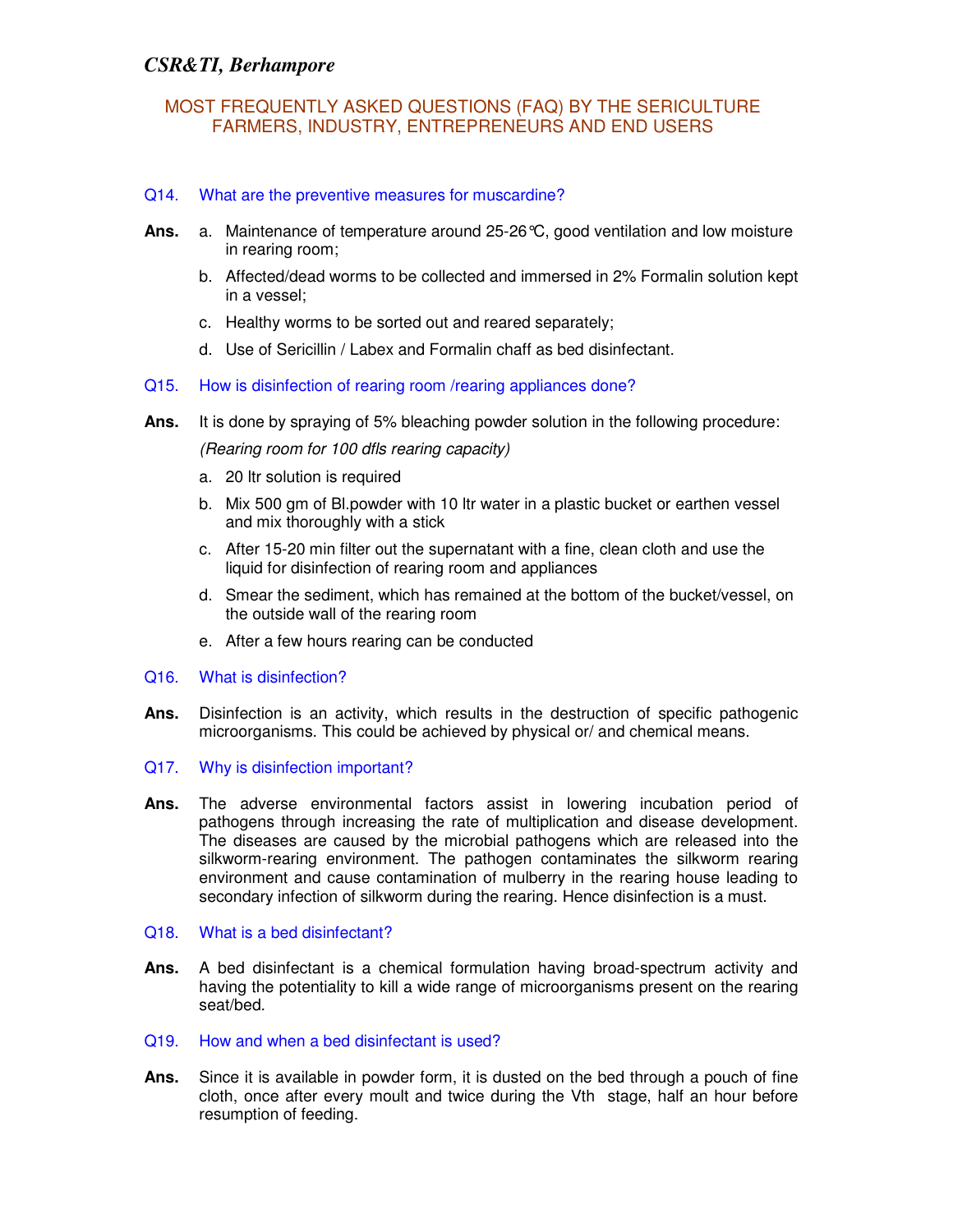#### Q20. How the RH inside the rearing house can be controlled?

**Ans.** The RH inside the rearing house can be decreased to a certain extent by putting lime (CaO) on the floor of the rearing room with periodic replacement of fresh lime. Moreover, doors and windows should be kept open for free circulation of air, which also helps in reducing the RH inside the rearing room. On the other hand, using Humidifier or hanging wet gunny clothes on the doors and windows can increase RH. A pool of water surrounded by sand in a corner of the room also helps to increase the RH and makes the room cooler to a great extent.

# **BIOTECHNOLOGY**

#### Q1. How can biotechnology be useful for mulberry breeding?

- **Ans**. The conventional breeding approach has several serious obstacles due to inherent biological genetic limitations in mulberry like highly heterozygous perennial nature of the plant system, lack of information about inheritance / genetics of various planta traits, and genetic markers / effective screening technique. However, intervention of molecular breeding approach integrated with classical breeding methods has opened new vistas for mulberry improvement programme especially in those areas, which are still unexplored.
- Q2. How Biotechnology is being used in mulberry improvement programme?
- **Ans.** The biotechnological research is promising in mulberry improvement programme, which includes genome characterization with isozyme and DNA markers. DNA fingerprinting using different marker systems is available for identification of mulberry cultivars and duplicate collections in the germplasm and also for germplasm registration. Besides, identification of QTLs / DNA markers linked for important agronomic traits and resistance for biotic and abiotic stress has been initiated.
- Q3. What is clone and how are they propagated ?
- **Ans.** A clone is any plant that is genetically the same as the parent plant. A clone can be propagated several ways, the most common examples are; grafting, softwood cuttings, hardwood cuttings, and tissue culture.
- Q4. What is tissue culture?
- **Ans.** Tissue culture is one of the branches of biotechnology, which helps to grow cells, tissues, organ and regenerate plants inside glass vessels on a synthetic nutrient medium under controlled temperature and light conditions. Through tissue culture plants can be propagated quickly and the tissue culture techniques are utilized in various screening processes for selection of plants under laboratory conditions, which saves space, time and inputs actually required in field conditions.
- Q5. What is the role of tissue culture in mulberry improvement programme ?
- **Ans.** Micropropagation through direct regeneration of shoots from leaf disc culture and axillary bud cultures in mulberry is promising due to the development of true-to-type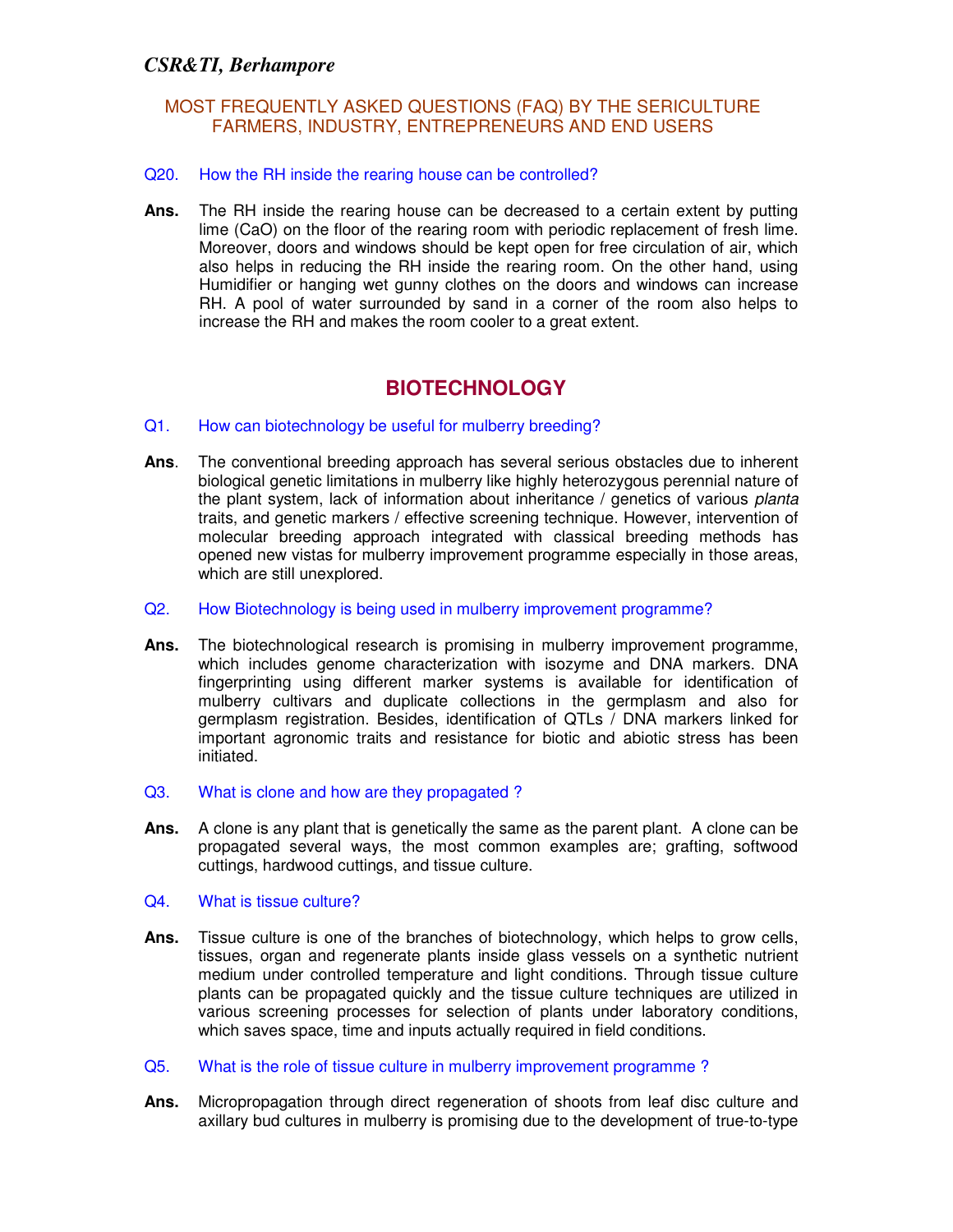plants, which is highly desirable in clonal multiplication. Besides, tissue culture techniques are also helpful in developing transgenic plants by any one of the methods like particle bombardment, microprojectile and Agrobacterium mediated transformation techniques.

# **ERI RESEARCH CELL**

- Q1. Are disease free eri silkworm layings easily available as and when required?
- **Ans**. Indent must be placed at the concerned agencies, only Govt. at present in West Bengal well ahead of planned rearing.
- Q2. Are there any recommended castor variety and eri silkworm breed for commercial rearing West Bengal?
- **Ans.** Yes.
- Q3. Can eri silkworm rearing be done remuneratively through out the year?
- **Ans.** There are 2 seasons for commercial eri silkworm rearing i.e. spring and autumn, but it can be reared round the year and at least 4-5 crops can be harvested annually with proper management.
- Q4. Is there recommended package of practices available in ericulture for this region?
- **Ans.** Yes, literature is available.
- Q5. What is the utility of eri pupae?
- **Ans.** It is rich in proteins and HDL and consumed as delicious food in the north-eastern states and used in pisciculture in West Bengal.
- Q6. What is the sale procedure of eri cocoons and pupae?
- **Ans.** In West Bengal, disposal of eri cocoons and pupae is done through the Department of Textile (Seri.), Govt. of West Bengal.
- Q7. Is it an environment friendly and women participatory vocation?
- **Ans.** Yes, as the ericulture is carried out mostly with manual operations requiring no hard labour and much mechanization.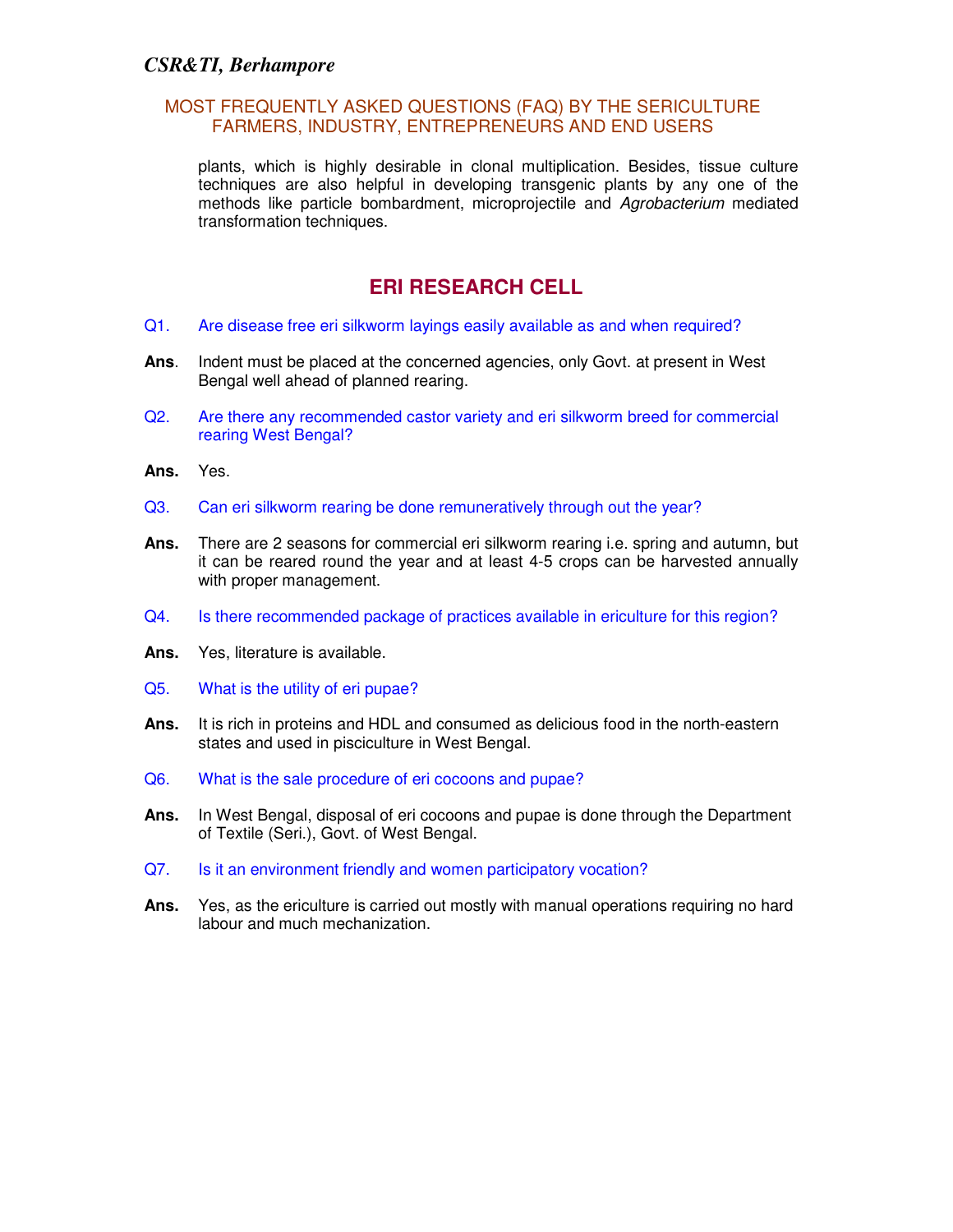#### MOST FREQUENTLY ASKED QUESTIONS (FAQ) BY THE SERICULTURE FARMERS, INDUSTRY, ENTREPRENEURS AND END USERS

## **T R A I N I N G**

- Q1. What are the training courses imparted at CSR&TI, Berhampore, W.B.?
- **Ans**. A) Structured course: Course of long-term duration of 15 months, i.e. Post Graduate Diploma in Sericulture affiliated to Kalyani University.
	- B) (i) Non-structured Course: Course of short term duration ranging from  $1 2$  week i.e. Capsule courses and short Term Training programme (STTP).
		- (ii) On the job training (general mulberry sericulture) for 2 weeks duration
- Q2. What are the programmes of Non structured courses?
- **Ans.** There are seven types of capsule courses viz.
	- a. Extension Education.
	- b. Reeling & Spinning.
	- c. Mulberry & Silkworm Crop Protection.
	- d. Mulberry variety & planting technique.
	- e. Silkworm Seed Technology.
	- f. Chawki rearing.
	- g. Handi craft preparation.

There are three types of short term Training programme viz.,

- a. Integrated nutrient management for mulberry cultivation.
- b. Disease and Pest management in mulberry sericulture.
- c. Techniques of seed crop rearing and mounting.
- Q3. What are the criteria for admission in the above-mentioned courses?
- Ans. > PGDS: A candidate should have B.Sc. Sericulture /Botany/ Zoology/ Biochemistry /Agriculture /with minimum 45% marks (40% in case of SC/ST) in aggregate.
	- $\triangleright$  Capsule & STTP courses: A candidate should have to be sponsored by CSB/ DOS/ NGO Private Entrepreneurship.
- Q4. Is there any course fee for the above-mentioned courses?
- **Ans.**  PGDS: course fee per candidate is (Rs. 10,000/- direct selection, Rs.5, 000/- for DoS/ DoT/ State Govt. sponsored candidate, Rs.7,500/-for NGO sponsored Candidate)
	- Capsule & STTP: Course fee Rs. 150/- and Rs.200/- (50% less for DOS Sponsored)
	- On job training: Course fee Rs. 8000/-
- Q5. Can a farmer get training from your institute?
- **Ans.** Yes, but one should be sponsored from DOS/NGOs on payment basis.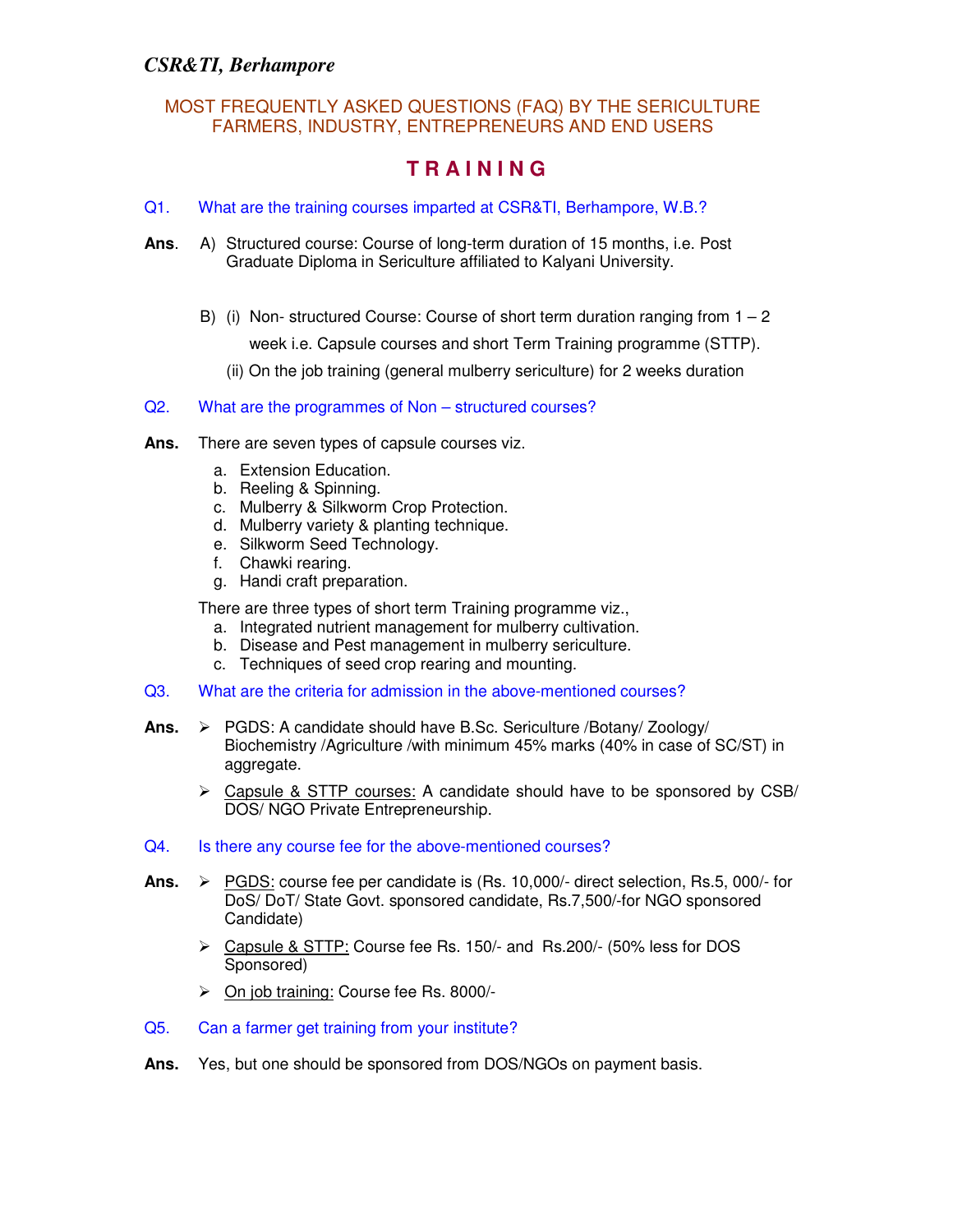#### MOST FREQUENTLY ASKED QUESTIONS (FAQ) BY THE SERICULTURE FARMERS, INDUSTRY, ENTREPRENEURS AND END USERS

## **POST COCOON TECHNOLOGY**

#### Q1 What does 'PCT means?

- **Ans.** 'PCT' means POST COCOON TECHNOLOGY involving the following processes:
	- a. Cocoon Stifling
	- b. Cocoon Cooking
	- c. Cocoon Reeling
	- d. Raw Silk Twisting
	- e. Raw Silk Weaving & its preparatory processes
	- **f.** Raw Silk Dyeing, Printing & Finishing
	- **g.** Yarn & Fabric manufacturing by Silk Waste Spinning
- Q2 What is the role of Reeling & Spinning in Post Cocoon Technology?
- **Ans.** Reeling & Spinning is a part of Post Cocoon Technology.
- Q3 What activities does R&S generally include?
- **Ans.** a. Cocoon procurement
	- b. Cocoon Stifling or Drying
	- c. Storing, Cooking, Reeling, Re-Reeling, Lacing, Skeining and Booking
	- **d.** Degumming of silk-wastes, Spinning
- Q4 How many types of cocoons are generally available in Eastern & North-Eastern region?
- **Ans.** Multivoltine, Multi x Bi & Bivoltine cocoons.
- Q5 How is it possible to assess suitability of a cocoon simply by putting hand to it?
- **Ans.** Simply by putting hand on the cocoon lot, one expert can assess its big size, hard shell, fine grains, uniformity of size and shape and the brightness of its colour.
- Q6 How many types of reeling machines are generally available in Eastern & North-Eastern Region?
- **Ans.** a. Predominantly Country Charkha for conversion of bulk of the cocoons to wet yarn/
	- b. Predominantly Improved type of Charkha viz., Ghosh Reeling Machine for conversion of bulk of cocoons to warp yarn.
	- c. Stray existence of Improved Cottage Basin & Multi-end Reeling Machine for conversion of meager quantity cocoons to higher quality Raw Silk.
- Q7 What types of cocoons are suitable for which Reeling Machines?
- **Ans.** a. Cocoons with lower shell weight & filament length and non-breakable filament length viz., multivoltine cocoons are suitable for high speed-high temperature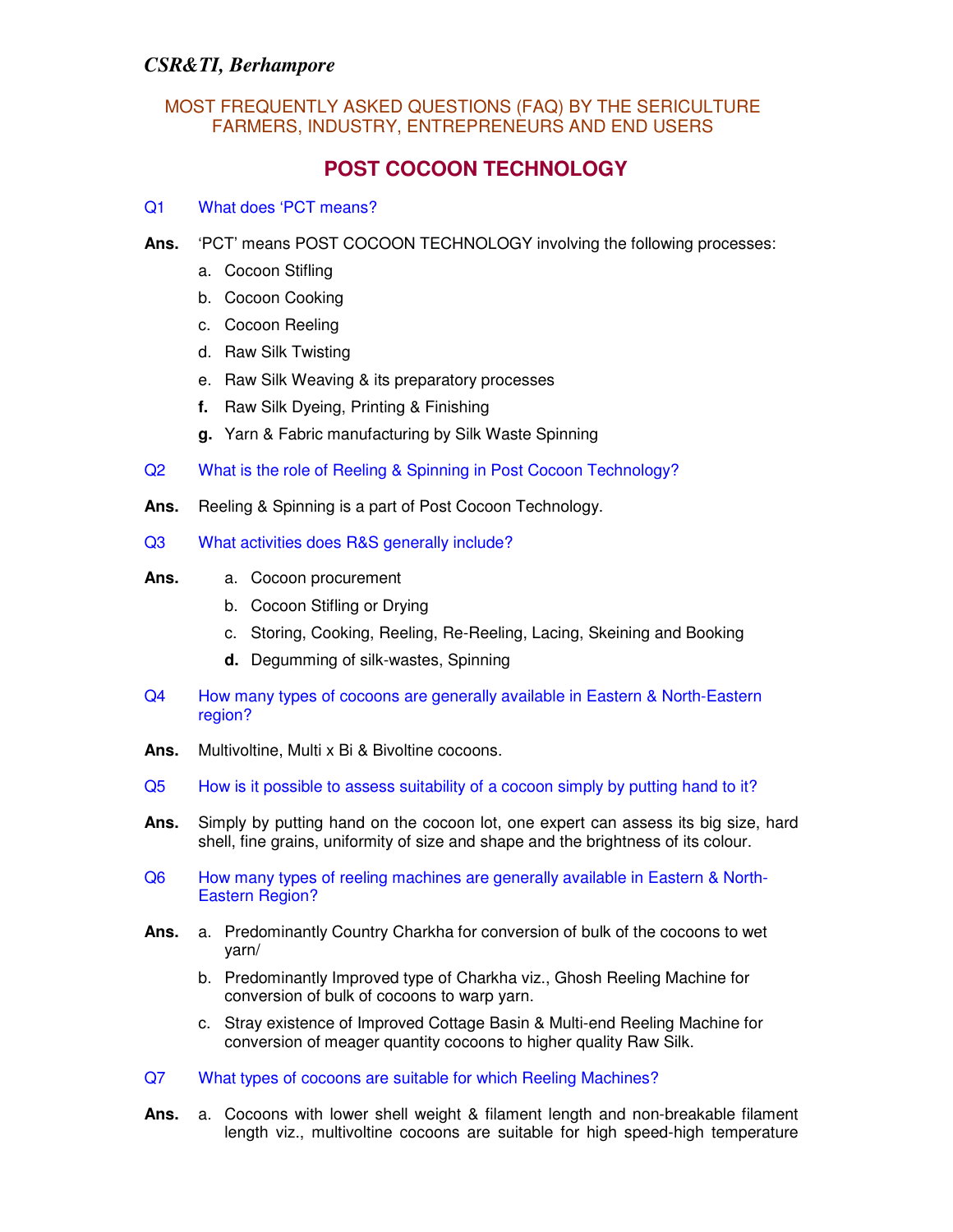reeling i.e., Charkha or improved charkha.

- b. Cocoons with moderate shell weight, & filament length and non-breakable filament length viz., multi x bi hybrid cocoons are suitable for low speed-low temperature reeling i.e., Improved Cottage Basin.
- c. Cocoons with higher shell weight, & filament length and on-breakable filament length are suitable for low speed-low temperature eeling with all control mechanisms i.e., Multi-end Reeling Machines.
- Q8 Whether bivoltine cocoons should be reeled on traditional country charkha?
- **Ans.** Technically, bivoltine cocoons can be reeled on traditional charkha. But this practice has to be out rightly rejected to avoid devaluation of ultimate product.
- Q9 Is reeling performance of the cocoons depend on the rearing habits of the farmers?
- **Ans.** Yes, largely. Rearing practice has direct role on the reeling performance of the cocoons.
- Q10 Is sundrying advisable?
- **Ans.** No, sundrying is not advisable because the ultra violet rays contained in sunlight weakens and breaks the molecular chains of the main silk chain – fibroin, making the silk fade in colour & weak in strength. This weak-link effect is not immediately visible.
- Q11 What is the right process of cocoon drying?
- **Ans.** Hot air drying.
- Q12 What is croissure and what is the importance of croissure length in respect of raw silk quality?
- Ans. Croissure is nothing but intertwining of filament around itself to remove excess water from the filament and to give a glossy look to the ultimate raw silk by imparting frictional resistance. Croissure length has immense importance to decide how much resistance to be given to the raw silk under process. Since presence of exces water causes gum spots etc. removal of it should be ensured at satisfactory level. Minimum croissure length should be one centimeter. However, it depends upon the speed of reeling, type of cocoons and type of machines. Hence croissure length should be decided according to the resistance bearing capacity of the thread.
- Q13 Whether water has any role on the quality of reeling?
- **Ans.** Yes, water has a major role to play during reeling. It should be colourless, odourless, limpid, soft and neutral. Total hardness of water should range from 80- 100 ppm. Frequent change of water is required to improve the colour & quality of raw silk.
- Q14 What does a reeler do if his reeling water is too hard?
- **Ans.** A reeler can use water-softening agent to make his reeling water soft. Oxypon, SHMP, EDTA etc. are some of this water softener available in the market. However, a reeler may use these softeners when the total hardness of water goes beyond 200